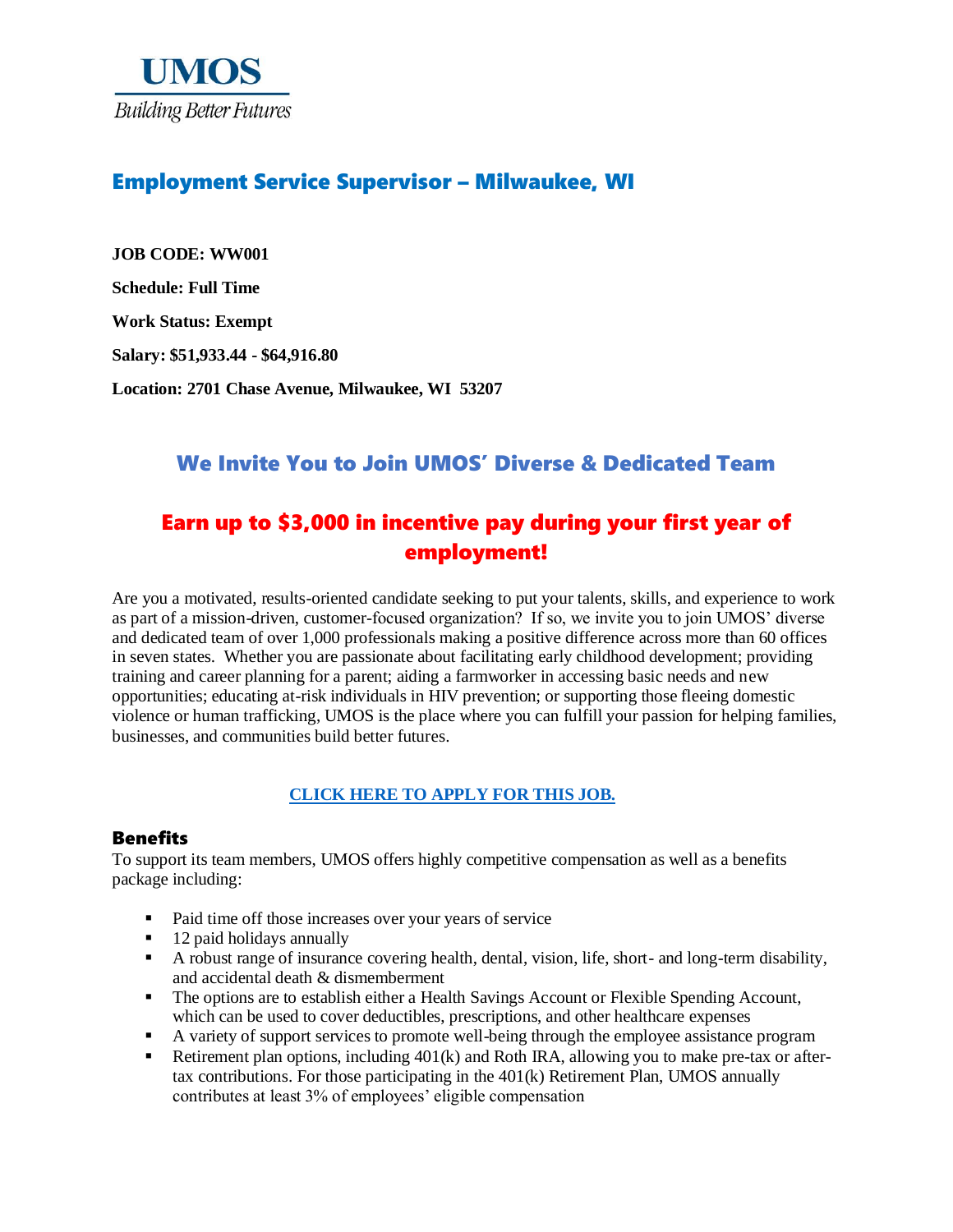

## Diversity & Equal Opportunity

UMOS is proud to be an Equal Opportunity Employer, and encourages qualified candidates of all backgrounds to apply, irrespective of race, ethnicity, color, religion, sex, national origin, sexual orientation, marital status, disability, age, parental status, and military service, or any other status protected by federal, state, or local law. In fact, 78% of senior management positions are held by people of color and women.

# Do you have a background in Business or Marketing? Then we have an opportunity for you!

The Employment Services Supervisor will oversee all activities of the Employment Service Unit. Will market employment services to area employers and collaborate with case management to move clients into employment, work experience, CP-TEMP, and job skills training opportunities. Monitor work progress and outcomes of the Employment Services Unit to meet agency and state performance benchmarks.

### Primary Responsibilities:

- 1. Develop and operationalize policies and procedures relating to coordinated Employment Services Unit and inter-unit activities (i.e., Economic Development and Transportation).
- 2. Plan, schedule and conduct employer contacts using appropriate communication and marketing techniques to promote partnerships and employer incentives
- 3. Schedule and organize on-site recruitments and Job Fairs and special events.
- 4. Monitor changes and trends in the economic market and report information to management for projections of future employment opportunities, job development, and training programs. Maintains awareness of local employers, their market share, methods of service, reputations, benefits, and wage levels.
- 5. Establish relationships for alliances with the other Community Based Organizations to promote UMOS W-2 goals.
- 6. Active member and facilitator of agency W-2 Community Steering Committee
- 7. Build and maintain successful long-term relationships with employers based on hiring and retention outcomes.
- 8. Facilitate inter-unit, inter-office, and inter-agency communications and coordination on behalf of Employment services and its customers.
- 9. Responsible for the development of a Marketing Plan needed to secure unsubsidized employment opportunities and the development of sufficient Community Service Jobs (work experience), CP-TEMP Job slots, Job Skills Training and other employer linked training opportunities.
- 10. Plan for new program initiatives, systems or shifts in employment program emphasis.
- 11. Assure accuracy of job orders and maintenance in employer tracking system
- 12. Supervise, direct and train employment services staff. Monitor work progress and outcomes. Coach employees, as necessary.
- 13. Assist case management with CMF caseload providing retention services
- 14. Work with case management to assess cases for job skills training opportunities, facilitate orientation and prepare participants for training
- 15. Develop and write standard operating procedures for employment services.
- 16. Develop new systems and forms to meet program contract performance